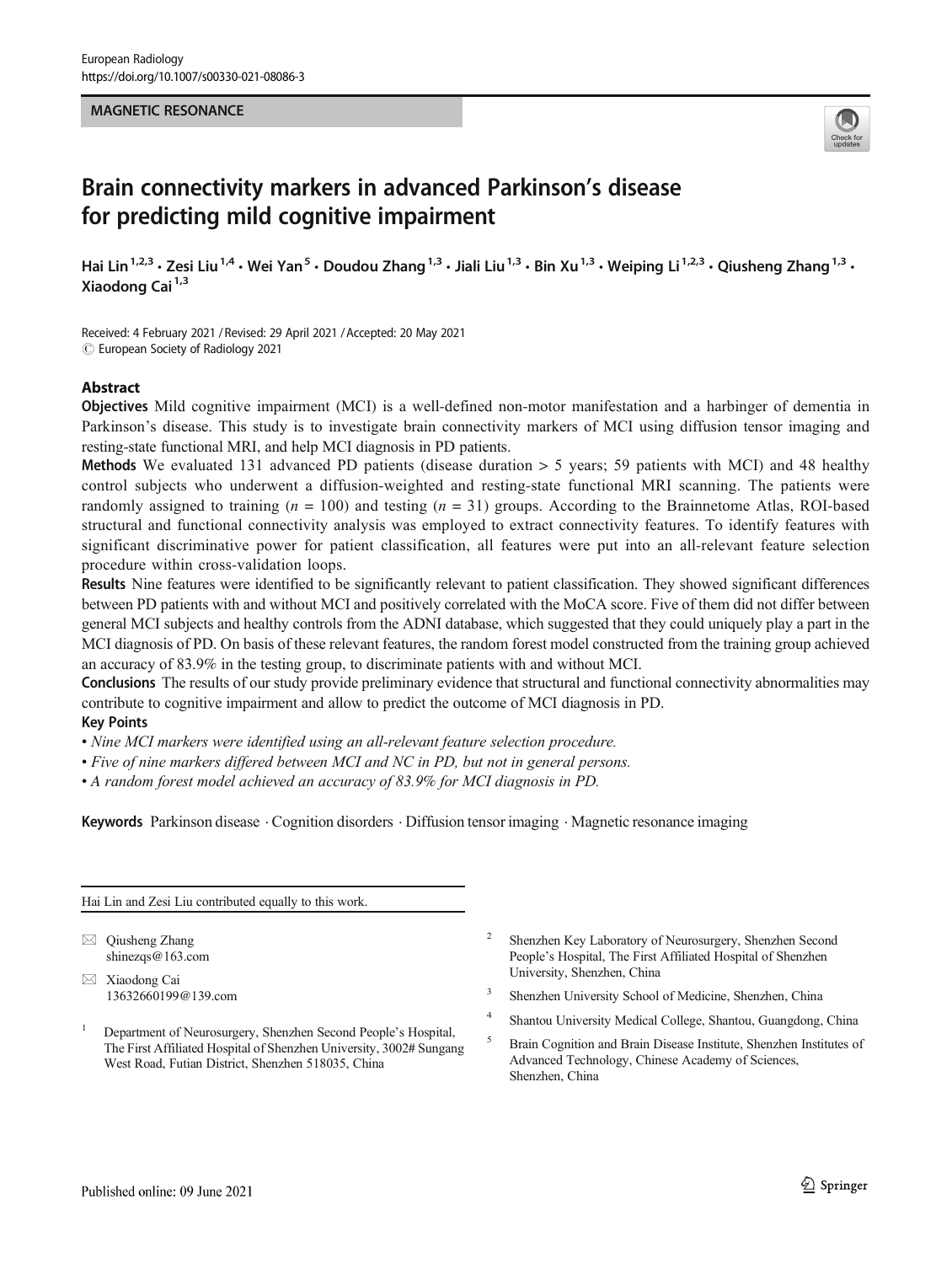#### Abbreviations

| AAI.        | <b>Automated Anatomical Labeling</b>          |
|-------------|-----------------------------------------------|
| AD          | Alzheimer's disease                           |
| <b>ADNI</b> | Alzheimer's Disease Neuroimaging Initiative   |
| <b>BDI</b>  | <b>Beck Depression Inventory</b>              |
| <b>DAN</b>  | Dorsal attention network                      |
| <b>DMN</b>  | Default-mode network                          |
| FA          | Fractional anisotropy                         |
| <b>FDR</b>  | False discovery rate                          |
| <b>FPN</b>  | Frontoparietal network                        |
| <b>HAMA</b> | Hamilton Anxiety Scale                        |
| <b>IFG</b>  | Inferior frontal gyrus                        |
| <b>IPL</b>  | Inferior parietal lobule                      |
| <b>LEDD</b> | Levodopa equivalent daily dose                |
| <b>MCI</b>  | Mild cognitive impairment                     |
| <b>MoCA</b> | Montreal Cognitive Assessment Scale           |
| NC          | Normal cognition                              |
| <b>PCC</b>  | Posterior cingulate cortex                    |
| PD.         | Parkinson's disease                           |
| PDQ-39      | Parkinson's Disease Questionnaire             |
| PhG         | Parahippocampal gyrus                         |
| PoG         | Postcentral gyrus                             |
| <b>PPMI</b> | Parkinson Progression Markers Initiative      |
| PrG         | Precentral gyrus                              |
| <b>PSQI</b> | Pittsburgh Sleep Quality Index                |
| rs-fMRI     | Resting-state functional MRI                  |
| SD          | Standard deviation                            |
| SFG         | Superior frontal gyrus                        |
| <b>STG</b>  | Superior temporal gyrus                       |
| <b>STN</b>  | Subthalamic nucleus                           |
| UPDRS-III   | Unified Parkinson's Disease Rating Scale part |
|             | Ш                                             |

# Introduction

Mild cognitive impairment (MCI), a common non-motor manifestation of Parkinson's disease (PD), is defined as a cognitive decline that is not normal for the age and educational level of the patient but where normal functional activities can be maintained [\[1,](#page-8-0) [2](#page-8-0)]. MCI patients in PD have a high risk of developing dementia, which can occur in more than 80% of PD patients over the long term [[3\]](#page-8-0). MCI is regarded as a potential early stage of dementia. Early MCI diagnosis in PD may help prevent dementia in advance, based on the identification of brain abnormalities underlying cognitive impairment.

Over the past decade, modern neuroimaging techniques, including PET and MRI, have provided useful tools to investigate brain abnormalities in PD-MCI patients [[4](#page-8-0)–[8\]](#page-9-0). In a PET study, PD-MCI patients showed hypometabolism in the angular gyrus, occipital, orbital, and anterior frontal

lobes [\[6\]](#page-9-0). Wu et al found that all the cognitive domain scores with the exception of language in PD patients correlated with 18F-FDG metabolisms primarily in posterior temporo-parieto-occipital association cortical areas [\[7](#page-9-0)]. Structural abnormalities in gray and white matter associated with cognitive impairment in PD are measured using structural MRI images and diffusion tensor imaging (DTI), respectively. Previous structural MRI studies in PD-MCI patients have demonstrated a pattern of cortical volume loss in posterior, parietal and frontal cortices, and atrophy in the hippocampus [[9](#page-9-0)–[11\]](#page-9-0). Conversely, Wang et al showed that the volume of the hippocampal fissure was enlarged in PD-MCI patients compared with healthy controls [\[12](#page-9-0)]. Moreover, white matter abnormalities of the corpus callosum might contribute to cognitive impairment in PD by disrupting information transfer across inter-hemispheric and callosal-cortical projections [\[13,](#page-9-0) [14\]](#page-9-0).

In addition to intra-regional abnormalities, cognitive impairment in PD was also related to inter-regional connectivity, defined by two MRI-based measures [[15](#page-9-0)–[20\]](#page-9-0), diffusion tractography [[21\]](#page-9-0) and resting-state functional MRI (rs-fMRI) [[22](#page-9-0)]. In a DTI study analyzing global and local network metrics in the whole-brain, PD-MCI patients showed lower global efficiency and larger shortest path length than healthy controls [\[20\]](#page-9-0). And the nodal efficiency of the orbitofrontal part was closely associated with the overall cognitive ability and multiple cognitive sub-domains [[20\]](#page-9-0). Baggio et al found reduced withinnetwork connectivity in the dorsal attention network (DAN) and default-mode network (DMN), and functional connectivity between DAN and frontoparietal network (FPN), as well as loss of normal DAN-DMN anticorrelation in PD-MCI patients [\[17](#page-9-0)]. However, whether and how these intra- and inter-regional abnormalities contribute to clinical MCI diagnosis in PD are currently not well known. Building machine learning-based classifiers to discriminate patients with and without cognitive impairment can allow screening potential imaging markers of MCI in a data-driven manner. Their clinical value can be evaluated by the accuracy of the classifiers. Moreover, this evaluation has the potential to lead to a deeper understanding of neural substrates of cognitive impairment in PD.

In our study, DTI and rs-fMRI data were acquired from advanced PD patients and healthy control subjects in our cohort. Secondly, structural and functional connectivity features were extracted on basis of the Brainnetome Atlas [\[23](#page-9-0)] and put into an all-relevant feature selection procedure within cross-validation loops to identify all the features with significant discriminative power for patient classification. On basis of these relevant features, the performance of the model constructed from the training group was assessed in the testing group, to discriminate patients with and without MCI.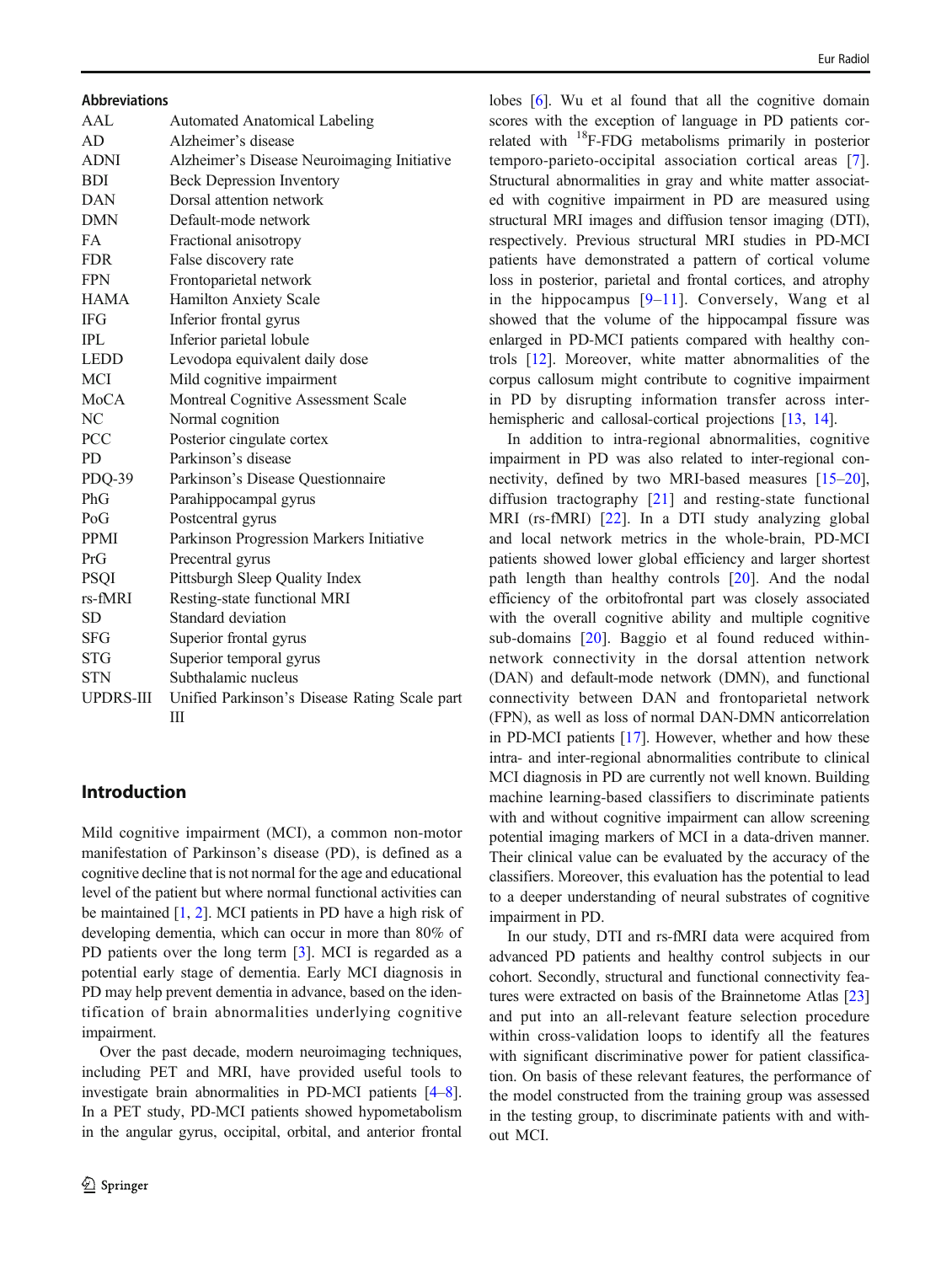## Materials and methods

# Participants and clinical assessment

The present study was approved by the local ethics committee of the hospital for human research. Written informed consent was obtained from all participants after full explanation of the procedure involved. We evaluated 165 consecutive advanced PD patients (disease duration > 5 years) recruited from the Department of Functional Neurosurgery, Shenzhen Second People's Hospital, between July 2017 and March 2020, and 48 healthy control subjects. PD was diagnosed according to the UK Parkinson's Disease Brain Bank criteria [[24](#page-9-0)]. Participants were excluded if they were (a) meeting the diagnostic criteria for dementia in PD; (b) presence of other significant psychiatric, neurological, or systemic comorbidity; (c) having obvious abnormal findings on brain imaging; and (d) having MRI artefacts. After screening, 131 PD patients were included in our study (Supplementary Figure S1). Forty-eight healthy controls without MCI were matched to PD patients in terms of age, gender, and education.

The motor and non-motor symptoms of patients when medication off were assessed by two experienced clinical neurologists (L.J.L. and Z.D.D.) using multiple rating scales. The Montreal Cognitive Assessment Scale (MoCA), comprising tests of verbal, visuospatial, visual memory, and attention, is suitable to evaluate overall cognitive ability in PD. Besides, a comprehensive neuropsychological assessment was employed in each patient for the five cognitive domains of attention and working memory, executive, language, memory, and visuospatial, according to the Movement Disorder Society Task Force Level II criteria [\[1](#page-8-0)].

The diagnosis of PD-MCI was made according to the Movement Disorder Society Task Force Level II criteria [[1\]](#page-8-0). PD-MCI was diagnosed when (1) impairment on at least two neuropsychological tests, represented by either two impaired tests in one cognitive domain or one impaired test in two different cognitive domains, and (2) with scores 1.5 standard deviations (SDs) below the average. Patients who did not meet the criteria for PD-MCI were classified as PD patients with normal cognition (PD-NC). After clinical assessment, 59 PD patients fulfilled the criteria for MCI and the rest 72 patients were PD-NC.

## Image acquisition and preprocessing

Scanning was performed on a 3 Tesla MR system (Prisma, Siemens Healthcare) equipped with a 64-channel head coil. Patients underwent a scan more than 12 h after the withdrawal of their dopaminergic medications in a clinically defined "offstate." The protocol included high-resolution T1-weighted MR images (magnetization-prepared rapid acquisition gradient echo sequence, resolution  $0.9 \times 0.9 \times 0.9$  mm<sup>3</sup>, TE/TR = 4

ms/2300 ms), diffusion-weighted images (echo-planar imaging, 60 weighted directions and 2 b0 images,  $b = 1000 \text{ s/mm}^2$ , resolution  $2 \times 2 \times 2$  mm<sup>3</sup>, TE/TR = 80 ms/8300 ms), and rsfMRI images (echo-planar imaging, resolution  $3 \times 3 \times 3.5$  $mm<sup>3</sup>$ , TE/TR = 28 ms/2000 ms, 240 volumes in 8 min, eyes closed).

The preprocessing of DTI data was performed using the toolbox of PANDA [[25](#page-9-0)] in MATLAB (MathWorks). It consisted of skull removal and cropping the gap, correcting motion and eddy current distortions, calculating diffusion tensors. The rs-fMRI data was preprocessed in FSL [[26\]](#page-9-0). The main steps included brain extraction, slice timing correction, rigid-body motion correction, spatial smoothing using a Gaussian kernel of FWHM of 6 mm, and high-pass temporal filtering of 150 s. To remove the effects of motion, non-neural physiology, scanner artifacts, and other confounds, we used the tool of FIX [[27](#page-9-0)–[29](#page-9-0)] for noise cleaning as described previously [[30\]](#page-9-0). Despite noise cleaning, the mean absolute displacement still showed a significant difference between PD patients and healthy controls ( $p = 0.004$ ), but not between PD-MCI and PD-NC patients ( $p = 0.16$ ).

#### The extraction of connectivity features

The Brainnetome Atlas [[23](#page-9-0)] provides a more elaborate framework for whole-brain connectome analysis in human brain research than the traditional Automated Anatomical Labeling (AAL) atlas. The atlas parcellates the brain into 210 cortical and 36 subcortical sub-regions. In addition, four specific sub-nuclei including the red nucleus, substantia nigra, subthalamic nucleus (STN), and hypothalamus were added into the segmented brain, which resulted in a total of 254 network nodes. The network edges (connectivity features) are defined by structural and functional connectivity strength evaluated from DTI and rs-fMRI data, respectively. The structural connectivity strength between two nodes was computed to be the average FA value of all the tracts through the corresponding two nodes after tractography as described previously [\[31](#page-9-0)]. For the preprocessed rs-fMRI data, the mean time series were extracted from each sub-region. Pairwise functional connectivity strength was then estimated by calculating Pearson's correlation coefficients on the time series and transforming the correlation coefficients into z-scores with Fisher's r-to-z transformation. After the processing, we extracted 64262 connectivity features in total.

#### Feature selection

bWe randomly split all the patients into 2 groups, and then we used the one group including 100 patients as the training group and the other one including 31 patients as the testing group. In each group, the percentage of PD-MCI and PD-NC patients was nearly the same. All steps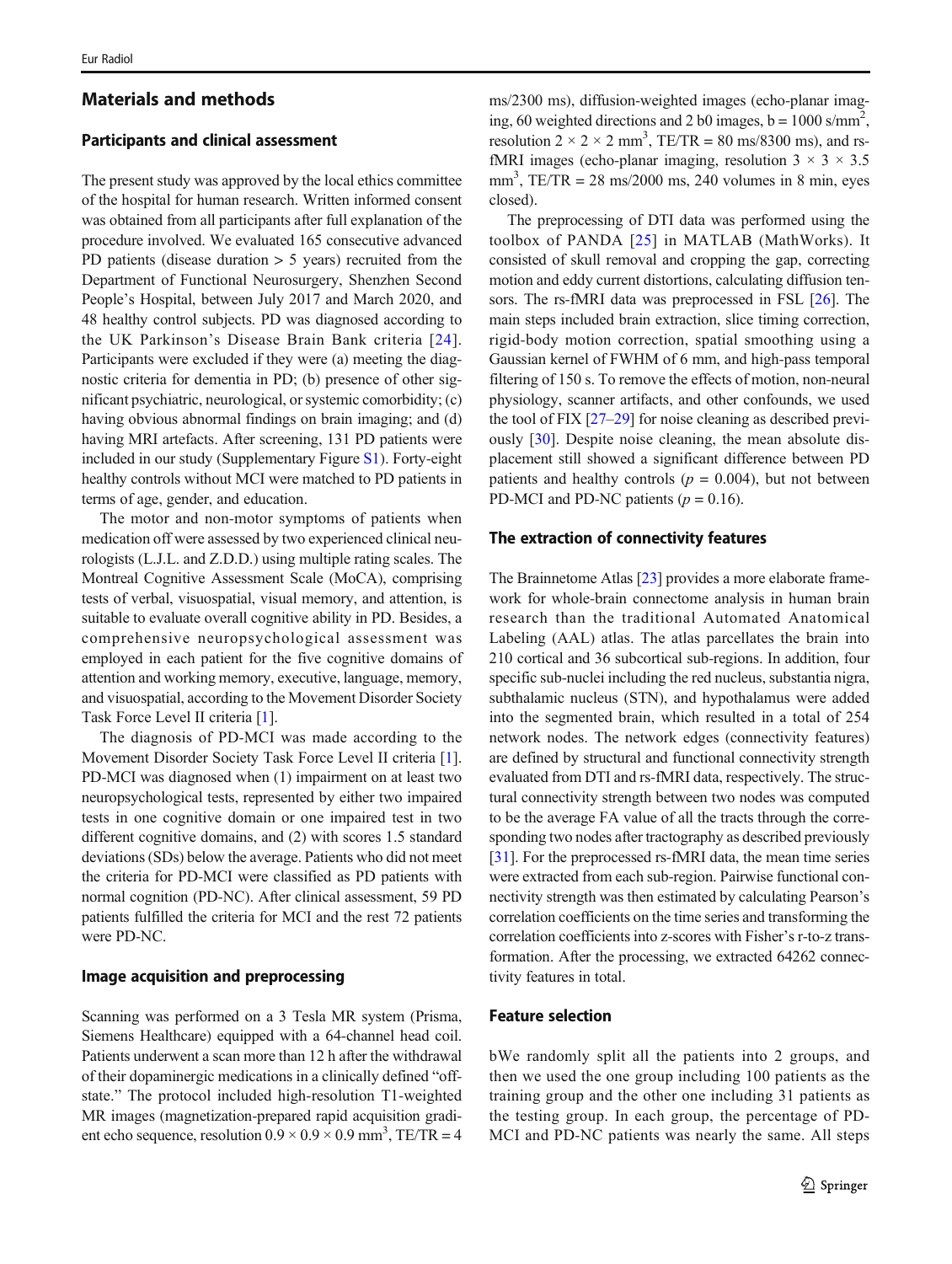| PD-MCI $(n = 59)$                   | PD-NC $(n = 72)$                      | $HC (n = 48)$                  | $\boldsymbol{p}$<br>value <sup>a</sup> | PD-MCI<br>versus<br>PD-NC<br>$p$ value <sup>b</sup> | PD-MCI<br>versus<br>HC p value <sup>b</sup> | PD-NC<br>versus<br>HC<br>$p$ value <sup>b</sup> |
|-------------------------------------|---------------------------------------|--------------------------------|----------------------------------------|-----------------------------------------------------|---------------------------------------------|-------------------------------------------------|
| $62.8 \pm 8.8$ (51-76)              | $59.3 \pm 10.8$ (48-78)               | $60.4 \pm 10.2$<br>$(45 - 75)$ | 0.14                                   | 0.12                                                | 0.44                                        | 0.83                                            |
| 27/32                               | 42/30                                 | 25/23                          | 0.36 <sup>c</sup>                      | $0.15^{\circ}$                                      | $0.52^{\circ}$                              | 0.50 <sup>c</sup>                               |
| $7.8 \pm 4.3$ (2-16)                | $8.9 \pm 4.5$ (3-16)                  | $9.3 \pm 4.1 (5 - 16)$         | 0.15                                   | 0.29                                                | 0.16                                        | 0.86                                            |
| $9.1 \pm 3.3$ (5-16)                | $8.5 \pm 3.5(5 - 15)$                 | NA                             | NA                                     | 0.32                                                | NA.                                         | NA.                                             |
| $810.6 \pm 288.5$<br>$(425 - 1750)$ | $744.1 \pm 259.3$<br>$(250 - 1488.5)$ | NA                             | NA                                     | 0.17                                                | NA                                          | NA.                                             |
| $53.9 \pm 11.9$ (33-83)             | $49.7 \pm 15.1$ (15-82)               | NA                             | NA                                     | 0.084                                               | <b>NA</b>                                   | NA.                                             |
| $21.8 \pm 4.5$ (11-28)              | $26.8 \pm 2.6$ (23-30)                | $27.1 \pm 2.2$<br>$(24 - 30)$  |                                        |                                                     | < 0.001                                     | 0.88                                            |
| $61.5 \pm 26.0$ (13-130)            | $52.9 \pm 28.3$ (5-148)               | NA                             | NA                                     | 0.075                                               | NA                                          | NA                                              |
| $11.9 \pm 9.1$ (3-42)               | $9.3 \pm 8.5$ (0-39)                  | $8.4 \pm 7.2$ (0-32)           | 0.075                                  | 0.18                                                | 0.083                                       | 0.83                                            |
| $17.1 \pm 8.0$ (3-38)               | $14.0 \pm 8.1$ (0-33)                 | $12.9 \pm 7.4(0 - 30)$         | 0.016                                  | 0.068                                               | 0.019                                       | 0.73                                            |
| $12.9 \pm 5.8$ (3-29)               | $13.3 \pm 6.2$ (3-31)                 | $9.6 \pm 5.1$ (2-20)           | 0.002                                  | 0.92                                                | 0.011                                       | 0.002                                           |
| $15.2 \pm 8.9$ (0-21)               | $13.1 \pm 8.2$ (3-20)                 |                                |                                        | 0.32                                                | 0.067                                       | 0.59                                            |
|                                     |                                       |                                |                                        | $11.6 \pm 7.5$ (0-18) 0.078                         | $< 0.001$ $< 0.001$                         |                                                 |

#### <span id="page-3-0"></span>Table 1 The demographic and clinical outcome of all participants

BDI, Beck Depression Inventory; F, female; HAMA, Hamilton Anxiety Scale; HC, healthy controls; LEDD, levodopa equivalent daily dose; M, male; MoCA, Montreal Cognitive Assessment Scale; NA, not applicable; PD-MCI, PD patients with mild cognitive impairment; PD-NC, PD patients with normal cognition; PSQI, Pittsburgh Sleep Quality Index; UPDRS-III, Unified Parkinson's Disease Rating Scale part III; PDQ-39, Parkinson's Disease Questionnaire

Values are represented as the mean ± standard deviation with the range in parentheses, except for the gender distribution

 $a$ Unless otherwise indicated,  $p$  values were calculated with one-way ANOVA tests among three groups

 $<sup>b</sup>$  Unless otherwise indicated,  $p$  values were calculated with two-tailed t-tests</sup>

 $\int_{0}^{\infty} p$  value was obtained using chi-squared tests

of feature selection and model training were just performed in the training group.

To select features with significant discriminative power for MCI diagnosis, all connectivity features were put into an allrelevant feature selection procedure within cross-validation loops using the random forest algorithm (Supplementary Figure S2), which was detailed in our previous study [[30](#page-9-0)]. Features with significantly higher selection frequency than random values defined by permutation test (permuted 1000 times) were regarded as MCI-related selections, with  $p$  value < 0.05 after false discovery rate (FDR) correction for multiple comparisons [[32\]](#page-9-0).

# MCI subjects and matched healthy controls from the ADNI database

After feature selection, connectivity markers were identified to be relevant to MCI diagnosis in PD. Next, we wanted to know whether these markers also acted for the discrimination between general MCI patients and healthy controls. Fifty MCI subjects and 50 healthy, age-, gender-, and education-matched controls were selected from the Alzheimer's Disease Neuroimaging Initiative (ADNI) database. T1-weighted MRI, DTI, and rs-fMRI images were all available for these 100 participants. After the same data processing flow mentioned above, connectivity features in MCI subjects and healthy controls were extracted for further group comparisons.

#### External validation using the PPMI database

To evaluate the generalizability of our random forest model, we used an external validation sample including 50 PD-MCI patients and 50 age-, gender-, and education-matched PD-NC controls from the Parkinson Progression Markers Initiative (PPMI) database. Using the same data processing flow mentioned above, connectivity markers were extracted and put into the model being constructed on our database, to predict the outcome of MCI diagnosis in the external validation sample.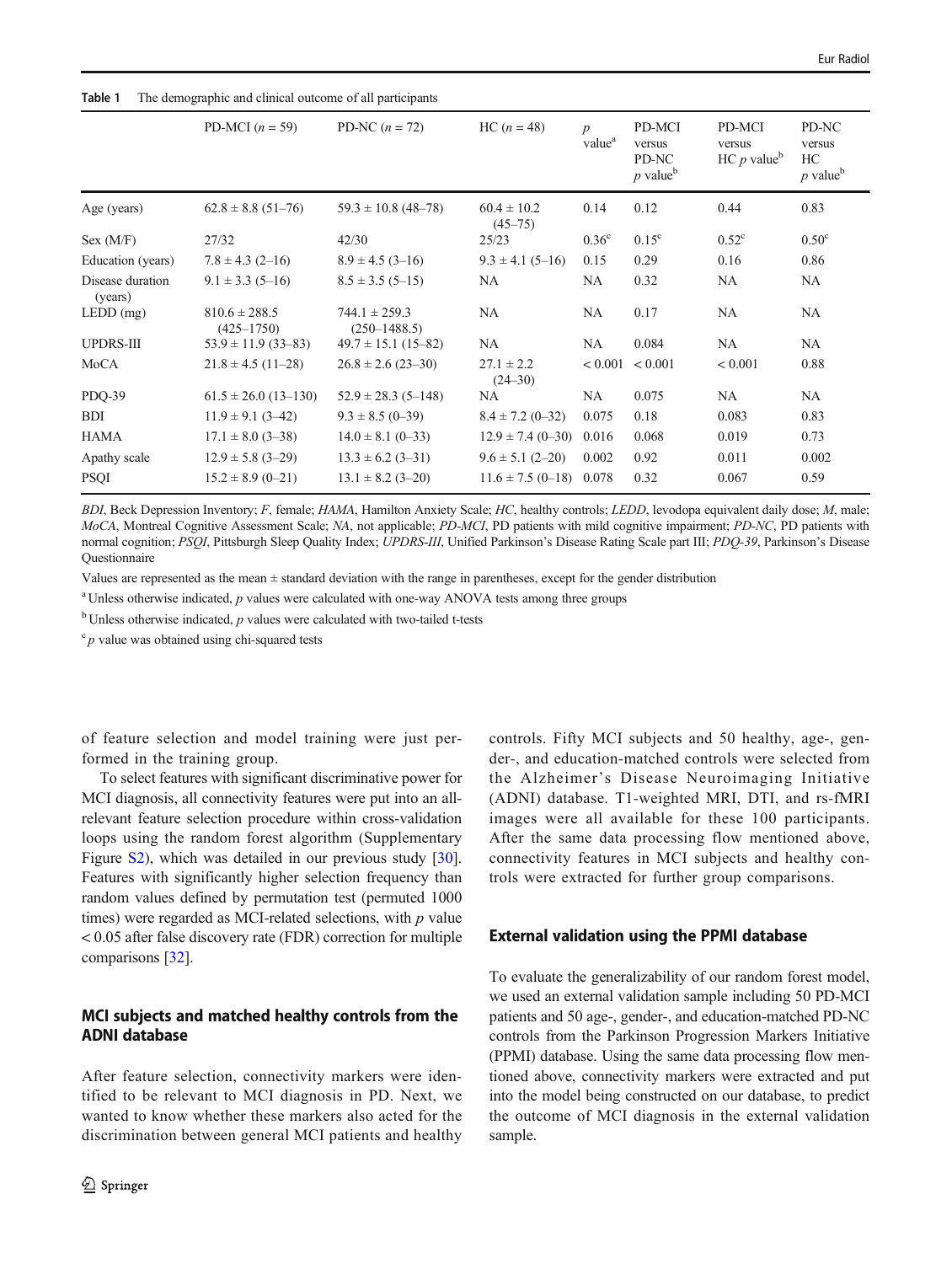# Results

## Demographic characteristics and clinical outcome

The demographic characteristics and clinical outcome of all participants are listed in Table [1](#page-3-0). Fifty-nine PD patients (45.0%) fulfilled the criteria for MCI and the rest (55.0%) were cognitively normal. No significant differences were found in age, gender, or education among PD-MCI patients, PD-NC patients, and healthy controls (one-way ANOVA and chi-squared tests,  $p$  values > 0.05). In the post hoc comparisons, PD-MCI and PD-NC patients showed significant differences only in the MoCA score (two-tailed t-tests,  $p$  values  $< 0.001$  after Tukey's correction for multiple comparisons).

## The performance of random forest classifiers

We performed 100 runs of 10-fold cross-validation during the all-relevant feature selection procedure in the training group, which resulted in a total of 1000 training-validation cycles and the corresponding random forest classifiers to discriminate PD-MCI patients from PD-NC ones. The accuracy and Cohen's kappa coefficient of the classifiers were 85.2  $\pm$ 7.4% and  $0.63 \pm 0.18$ , respectively. The corresponding sensitivity and specificity were  $88.1 \pm 7.9\%$  and  $82.6 \pm 7.0\%$ , respectively.

## Significantly relevant connectivity features

During the all-relevant feature selection procedure, a total of 1000 feature subsets were created and the

corresponding classifiers were built. The mean number of features in the subsets was 15.4 (range from 8 to 20, 0.012–0.031% of all features). Using the permutation test, nine features (Fig. [1](#page-5-0)) were identified to be significantly relevant to patient classification (Table 2). These nine features were listed as follows: the structural connectivity between superior frontal gyrus (SFG) and STN; between superior temporal gyrus (STG) and inferior parietal lobule (IPL); between hippocampus and thalamus, and the functional connectivity between SFG and insula; between inferior frontal gyrus (IFG) and precentral gyrus (PrG); between PrG and insula; between STG and precuneus; between parahippocampal gyrus (PhG) and postcentral gyrus (PoG); and between PoG and insula. Moreover, there were significant differences in these relevant features between PD-MCI and PD-NC patients (all  $p$  values < 0.0[1](#page-5-0), after FDR correction; Fig. 1 and Table 2). These features also significantly correlated with MoCA score in all patients (all  $p$  values  $< 0.005$ , after FDR correction; Fig. [2](#page-6-0)).

Group comparisons of identified markers were performed in PD-MCI and PD-NC patients, and also between general MCI subjects and healthy controls from the ADNI database, using the Mann-Whitney tests with FDR correction for multiple comparisons. Compared to the healthy controls, these nine features were significantly different in PD-MCI patients and six of them (SFG-STN and hippocampus-thalamus structural connectivity, and IFG-PrG, PrG-insula, PhG-PoG, and PoG-insula functional connectivity) were significantly different in PD-NC patients (ANCOVA tests and post hoc comparisons,  $p$  values  $< 0.01$ ; Fig. [1\)](#page-5-0), after regarding

Table 2 Significantly relevant connectivity features to discriminate PD-MCI and PD-NC patients

| Selection frequency $(\%)^*$ | Feature description     | PD-MCI          | PD-NC           | HC.             |
|------------------------------|-------------------------|-----------------|-----------------|-----------------|
| 92.3                         | SFG-insula FC           | $0.28 \pm 0.23$ | $0.50 \pm 0.17$ | $0.48 \pm 0.10$ |
| 90.6                         | <b>SFG-STN SC</b>       | $0.31 \pm 0.03$ | $0.34 \pm 0.03$ | $0.37 \pm 0.04$ |
| 89.1                         | STG-precuneus FC        | $0.17 \pm 0.18$ | $0.38 \pm 0.21$ | $0.45 \pm 0.15$ |
| 86.5                         | IFG-PrG FC              | $0.15 \pm 0.20$ | $0.33 \pm 0.19$ | $0.43 \pm 0.11$ |
| 85.8                         | PrG-insula FC           | $0.15 \pm 0.23$ | $0.32 \pm 0.16$ | $0.46 \pm 0.12$ |
| 84.3                         | STG-IPL SC              | $0.32 \pm 0.06$ | $0.36 \pm 0.07$ | $0.37 \pm 0.04$ |
| 82.1                         | Hippocampus-thalamus SC | $0.35 \pm 0.05$ | $0.38 \pm 0.04$ | $0.41 \pm 0.04$ |
| 78.5                         | PhG-PoG FC              | $0.12 \pm 0.17$ | $0.28 \pm 0.19$ | $0.41 \pm 0.14$ |
| 76.9                         | PoG-insula FC           | $0.17 \pm 0.23$ | $0.35 \pm 0.20$ | $0.49 \pm 0.10$ |

FC, functional connectivity; HC, healthy controls; IFG, inferior frontal gyrus; IPL, inferior parietal lobule; PD-MCI, PD patients with mild cognitive impairment; PD-NC, PD patients with normal cognition; PhG, parahippocampal gyrus; PoG, postcentral gyrus; PrG, precentral gyrus; SC, structural connectivity; SFG, superior frontal gyrus; STG, superior temporal gyrus; STN, subthalamic nucleus

Values are represented as the mean  $\pm$  standard deviation, except for the selection frequency

\*Defined as the number of iterations in which the feature was selected divided by the total number of iterations performed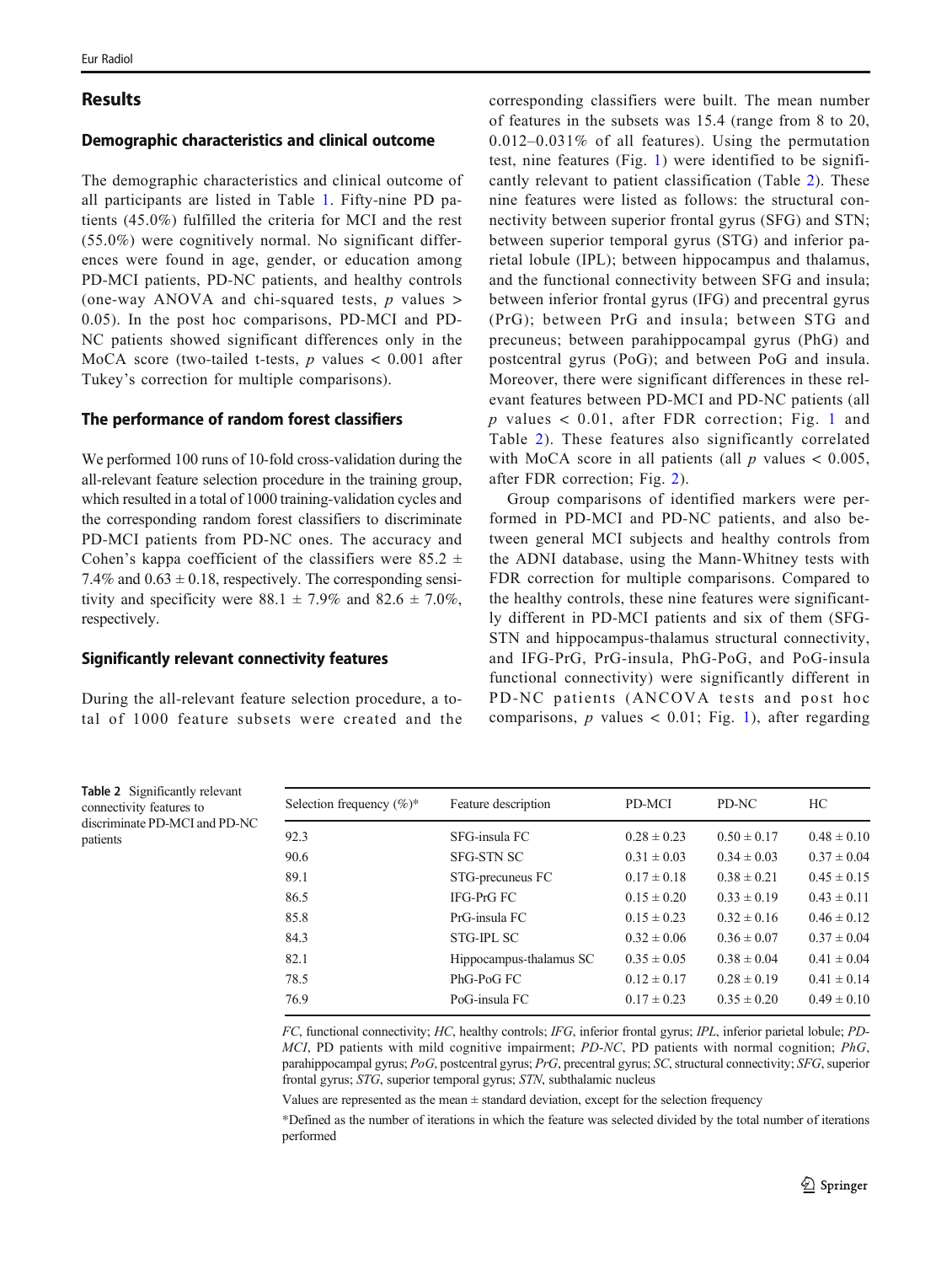<span id="page-5-0"></span>

Fig. 1 Nine identified connectivity features using the all-relevant feature selection algorithm. These features were listed as follows: SFG-STN SC (a), STG-IPL SC (b), hippocampus-thalamus SC (c), SFG-insula FC (d), IFG-PrG FC (e), PrG-insula FC (f), STG-precuneus FC (g), PhG-PoG FC (h), PoG-insula FC (i). They all showed significant differences between PD-MCI and PD-NC patients. Compared to the healthy controls, these nine features were significantly different in PD-MCI patients and six of them (SFG-STN SC, hippocampus-

thalamus SC, IFG-PrG FC, PrG-insula FC, PhG-PoG FC and PoG-insula FC) were significantly different in PD-NC patients, after regarding the mean absolute displacement as a covariate (ANCOVA tests and post hoc comparisons). Statistical significance is indicated by asterisks (\*\*\*,  $p < 0.001$ ; \*\*,  $p < 0.01$ ). FC, functional connectivity; HC, healthy controls; PD-MCI, PD patients with mild cognitive impairment; PD-NC, PD patients with normal cognition; SC, structural connectivity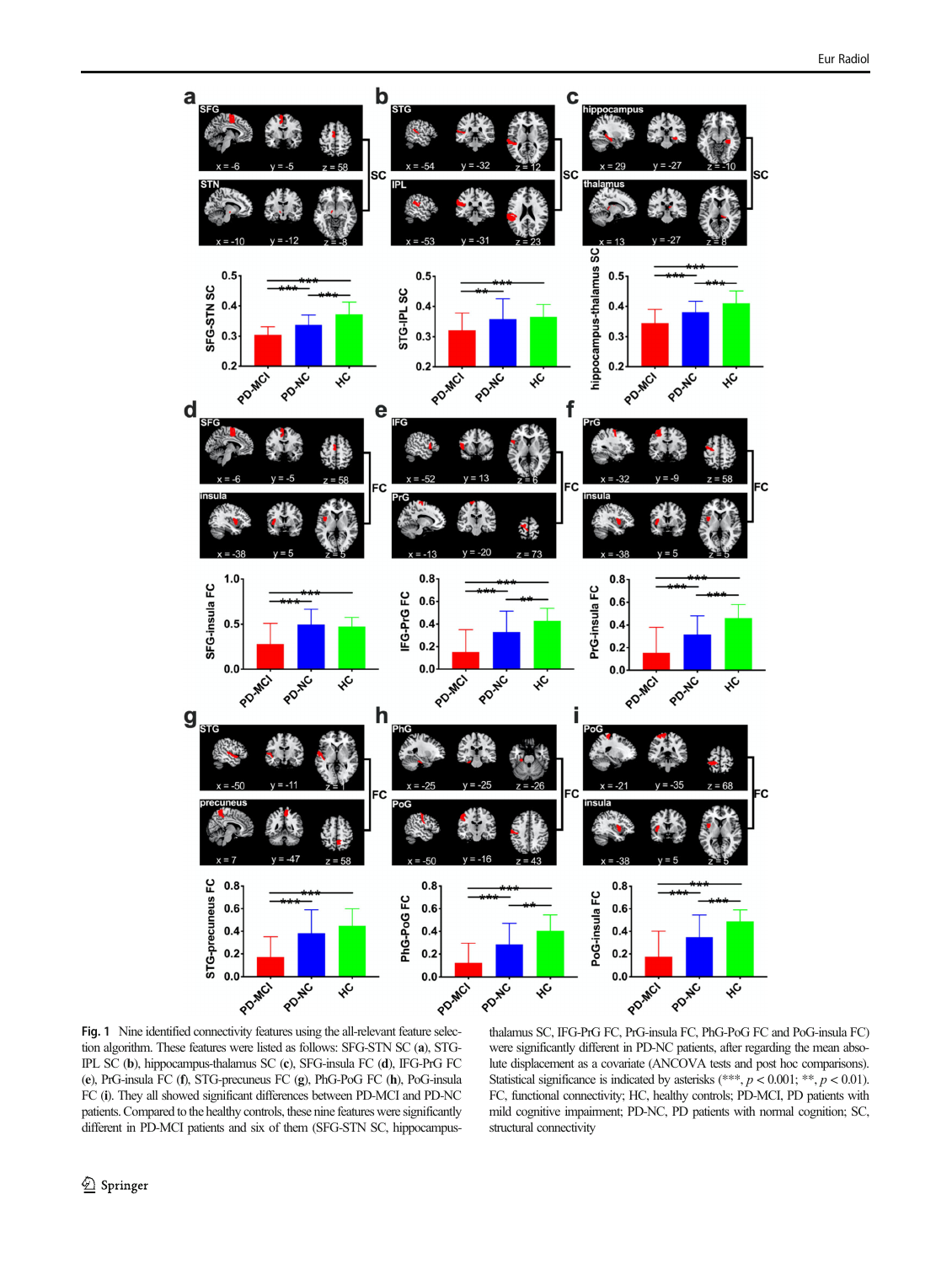<span id="page-6-0"></span>the mean absolute displacement as a covariate to consider the difference in the level of head motion during MRI scanning. For the comparisons between general MCI subjects and healthy controls, five relevant features (SFG-STN and hippocampus-thalamus structural connectivity, and PrG-insula, PhG-PoG, and PoG-insula functional connectivity) showed no significant differences ( $p$  values  $> 0.05$ , after FDR correction; Fig. [3\)](#page-7-0).

# Connectivity-based prediction for the outcome of MCI diagnosis

Nine connectivity markers of MCI were screened during the feature selection procedure in the training group (100 patients). On basis of them, the random forest model constructed from the training group achieved an accuracy of 83.9% in the testing group (31 patients), to discriminate patients with and without MCI. For the external validation sample from the PPMI database, it performed unsatisfactorily in patient classification, with an accuracy of 67%. However, all these nine connectivity markers of MCI showed significant differences between PD-MCI and PD-NC patients from the PPMI database (all  $p$  values < 0.01, after FDR correction; Supplementary Figure S3).

#### Fig. 2 Relationship between the MCI-related features and MoCA score. Significant correlations were revealed between the nine identified connectivity features and MoCA score in all patients  $(a-i, all p values < 0.005, after$ FDR correction). FC, functional connectivity; MoCA, Montreal Cognitive Assessment Scale; SC, structural connectivity

# **Discussion**

In brief, our study revealed that structural and functional connectivity could independently characterize cognitive ability and help MCI diagnosis in advanced PD patients. Using the all-relevant feature selection procedure, we identified nine connectivity markers of MCI. On basis of these markers, the random forest model achieved an accuracy of 83.9% to discriminate between PD-MCI and PD-NC patients.

In this study, we focused on MCI and excluded dementia in advanced PD patients. MCI is considered to be a potential transitional state between normal cognition and dementia in PD and also an independent risk factor for dementia [\[33\]](#page-9-0). It is important to investigate the neural mechanism of MCI in PD and identify objective biomarkers that allow clinical diagnosis. More and more studies have concentrated on PD-MCI and made substantial progress [[34](#page-9-0), [35\]](#page-9-0), since the Movement Disorder Society Task Force established criteria for PD-MCI [\[1](#page-8-0)]. In our study, we extracted features of whole-brain structural and functional connectivity from a considerable number of PD patients. Connectivity features were put into an allrelevant feature selection procedure. Compared with the commonly used methods such as t-test and Pearson's correlation analysis to select related features and primary component analysis to reduce the dimensionality of feature space, the

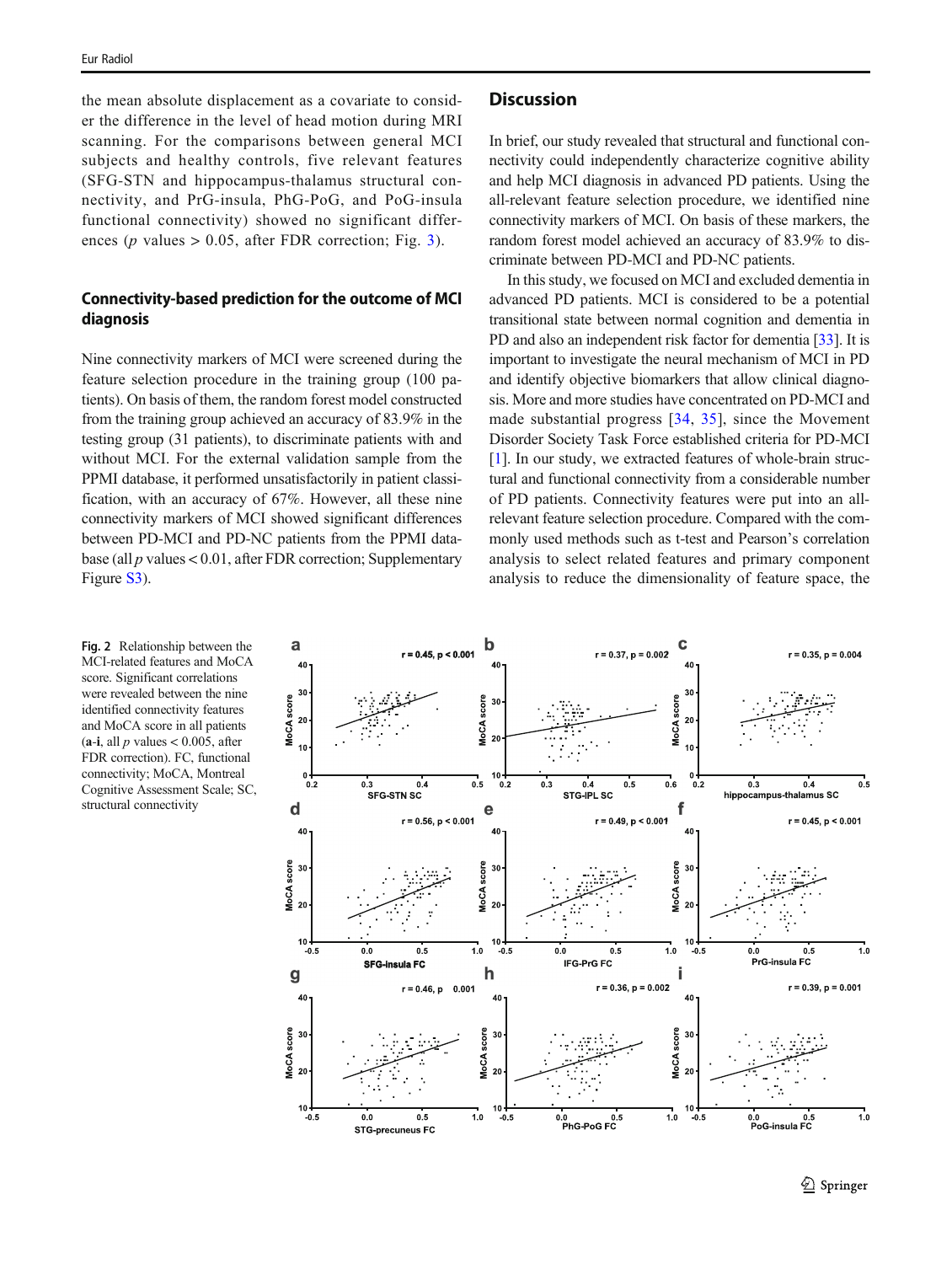<span id="page-7-0"></span>Fig. 3 The comparisons of MCIrelated features between general MCI subjects and healthy controls from the ADNI database (a-i). Five relevant features (SFG-STN and hippocampus-thalamus structural connectivity, and PrGinsula, PhG-PoG, and PoG-insula functional connectivity) showed no significant differences (Mann-Whitney tests,  $p$  values  $> 0.05$ , after FDR correction). Statistical significance is indicated by asterisks and n.s.  $(***, p < 0.001;$  $**, p < 0.01; n.s.,$  not significant). FC, functional connectivity; HC, healthy controls; MCI, mild cognitive impairment; SC, structural connectivity



all-relevant feature selection algorithm can identify all features that significantly contribute to classification in a data-driven manner.

connectivity alterations underlie cognitive impairment in PD and may be considered to be neuroimaging biomarkers for clinical diagnosis.

Among all the involved sub-regions of connectivity, the IPL and precuneus are both the key nodes of the DMN, which is the most studied network related to cognitive impairment in PD due to its implication in Alzheimer's disease (AD). Hypometabolism in the IPL and precuneus is a predictor of cognitive decline from MCI to dementia [\[36\]](#page-9-0). In PD, a tau PET study has shown increased signal in the precuneus, which was associated with heightened cognitive impairment [[37](#page-9-0)]. Early task-fMRI studies revealed that PD had a close relation with altered patterns of deactivation in the precuneus, which had been previously observed in AD [\[38,](#page-9-0) [39\]](#page-9-0). Tessitore et al first found that cognitively unimpaired patients with PD compared with healthy controls showed a decreased functional connectivity in bilateral IPL, which significantly correlated with cognitive parameters [[40](#page-9-0)]. In a more recent study comparing early-stage drug-naïve PD-MCI patients and healthy controls, a significant reduction was found in functional connectivity between the posterior IPL and posterior cingulate cortex (PCC), between the left precuneus and left SFG/PCC [\[41\]](#page-9-0). In our case, structural and functional connectivity was decreased in the comparison of PD-MCI and PD-NC patients between the IPL/precuneus and STG, which was a part of cognitive control network. These findings provide evidence supporting the hypothesis that these IPL/precuneus-related

The insula, a cortical region beneath the frontal, temporal, and parietal lobes, is one of the core brain regions that anchor the salience network  $[42, 43]$  $[42, 43]$  $[42, 43]$ . The connectivity of insula and its relationship with cognitive impairment in PD were assessed in previous studies [[18,](#page-9-0) [44](#page-9-0), [45](#page-9-0)]. Aracil-Bolaños et al found that functional and graph theoretical changes appeared in anterior insula and its node degree positively correlated with global cognition in PD-MCI patients [[18\]](#page-9-0). In a rsfMRI study segmenting the insula into ventral and dorsal subregions, the functional connectivity between the dorsal anterior insula and DMN highly correlated with the scores from a battery of cognitive tests in PD [\[45\]](#page-9-0). These observations were in line with the insular cortex atrophy and dopaminergic deficits in early-stage PD with MCI [\[46,](#page-9-0) [47](#page-10-0)]. In this study, we used the Brainnetome Atlas in which the unilateral insular cortex was parcellated into six sub-regions [[23\]](#page-9-0). The connectivity abnormalities of the dorsal dysgranular insula with the primary somatosensory and motor cortex (the somatomotor network) positively correlated with global cognition. The dysgranular insula is involved in olfactory function and olfactory dysfunction is a cardinal premotor symptom of PD, which might explain our finding that these insula-related connectivity abnormalities occurred in PD-MCI patients but not in general MCI subjects, compared to healthy controls.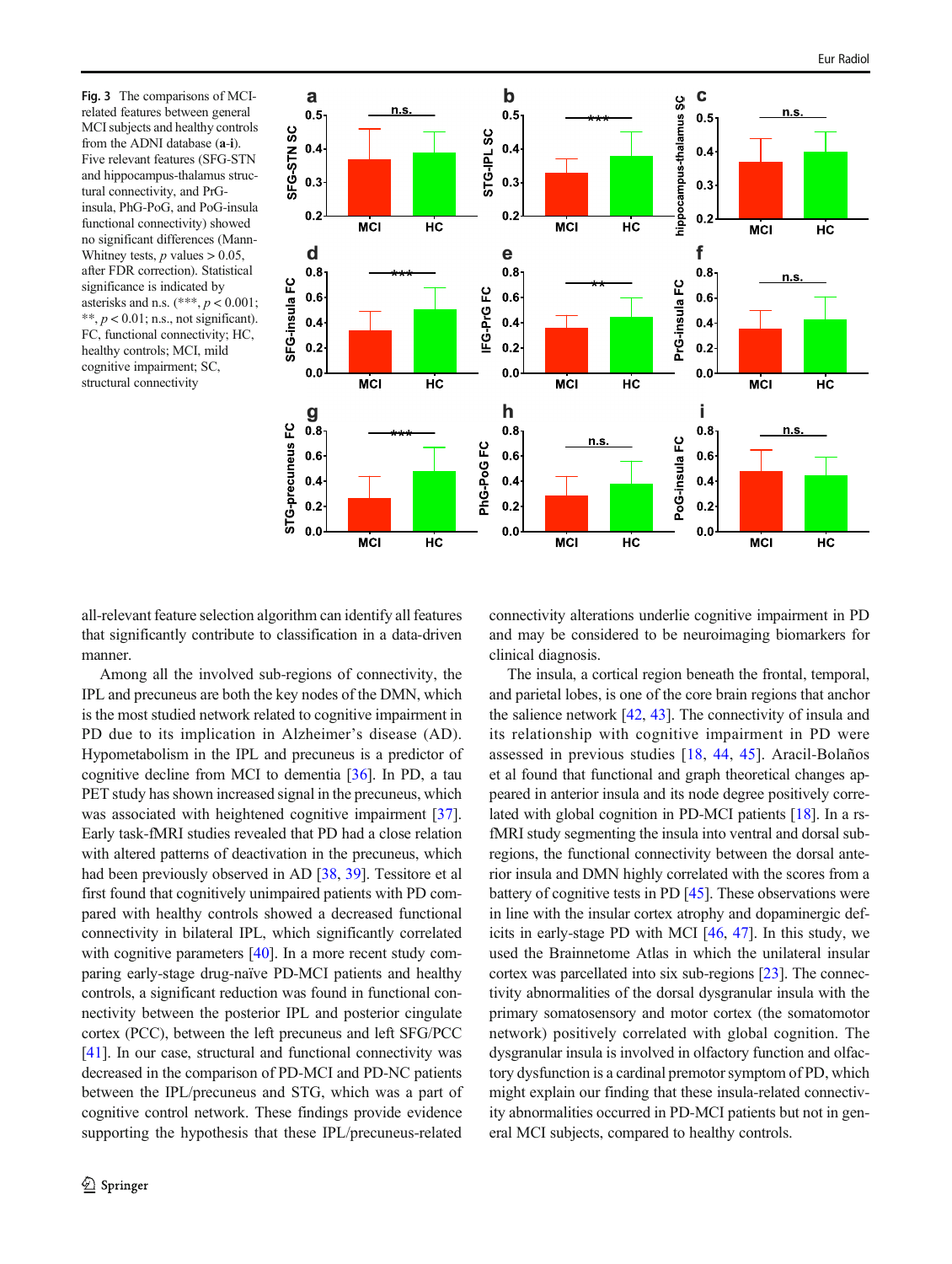<span id="page-8-0"></span>Based on relevant connectivity features, our random forest model achieved an accuracy of 83.9% to distinguish between PD patients with and without MCI. In a previous rs-fMRI study, a mean accuracy of 80.0% was obtained in separating PD patients with MCI from those without it in the validation sample [[44](#page-9-0)]. PD-MCI is a heterogeneous entity in phenotype, timing, and progression, affecting a range of cognitive domains including attention and working memory, executive, language, memory, and visuospatial [\[48](#page-10-0)]. According to the Movement Disorder Society Task Force criteria [1], MCI diagnosis in PD is based on the assessment result of an insidious decline in cognitive abilities reported by the patient or observed by the clinician, not caused by other comorbidities. A range of standard neuropsychological tests were recommended for this assessment [1]. However, the assessment need be performed by experienced clinicians and the involved neuropsychological tests may be difficult for some PD patients such as patients with speech disorder, dementia, or a low degree of compliance. In this situation, the machine learning model in our study was constructed on the basis of patients' DTI and rs-fMRI data without performing any specific task, which revealed its potential clinical applicability for MCI diagnosis in PD. In addition, the role of these objective connectivity markers can be further explored in the diagnosis criteria for PD-MCI.

We recruited 165 PD patients in a single cohort and used an all-relevant feature selection procedure within cross-validation loops to increase the generalizability of random forest classifiers. The machine learning model performed moderately effectively to predict the outcome of MCI diagnosis in the internal split sample, but not in the external validation sample from the PPMI database. There were some possible explanations for the unsatisfactory generalization ability of the model, such as the different race, MRI scanner, and sequences. More importantly, the patients from the PPMI database were in the early stage of PD and unmedicated, while we included advanced PD patients (disease duration > 5 years) with an average levodopa equivalent daily dose (LEDD) of 774.1 mg from our cohort. These variables might contribute to the poor performance. Now we proceed to a longitudinal study to test the accuracy of our findings and evaluate the predictive value of identified connectivity markers for cognitive decline in early-stage PD patients of our cohort. Despite the unsatisfactory performance of the model in the external sample, the main objective of this study was to identify connectivity features significantly contributing to MCI diagnosis in PD. The group differences of these nine connectivity features existed both in our database and the external sample, which suggested that they could become potential MCI markers in PD.

# Conclusions

Compared to PD patients with normal cognition and healthy controls, we found an abnormal pattern of structural and functional connectivity in advanced PD patients with MCI, which independently contributed to patient classification. Under the combination of the connectivity markers for MCI, moderately successful discrimination was achieved for MCI diagnosis in advanced PD patients.

Supplementary Information The online version contains supplementary material available at [https://doi.org/10.1007/s00330-021-08086-3.](https://doi.org/10.1007/s00330-021-08086-3)

Acknowledgements The authors thank all the PD patients and healthy control subjects who participated in this study.

Funding This work was supported by the basic research projects (subject arrangement) of the Shenzhen Science and Technology Program (JCYJ20170413173149177 and JCYJ20180228162928828) and the Guangdong Basic and Applied Basic Research Foundation (2019A1515111106).

#### **Declarations**

Guarantor The scientific guarantor of this publication is Mr. Cai.

Conflict of interest The authors of this manuscript declare no relationships with any companies, whose products or services may be related to the subject matter of the article.

Statistics and biometry Not applicable.

Informed consent Written informed consent was obtained from all participants after full explanation of the procedure involved.

Ethical approval The present study was approved by the local ethics committee of the hospital for human research.

#### Methodology

- retrospective
- observational
- performed at one institution

## References

- 1. Litvan I, Goldman JG, Troster AI et al (2012) Diagnostic criteria for mild cognitive impairment in Parkinson's disease: Movement Disorder Society Task Force guidelines. Mov Disord 27:349–356
- 2. Caviness JN, Driver-Dunckley E, Connor DJ et al (2007) Defining mild cognitive impairment in Parkinson's disease. Mov Disord 22: 1272–1277
- 3. Hely MA, Reid WG, Adena MA, Halliday GM, Morris JG (2008) The Sydney multicenter study of Parkinson's disease: the inevitability of dementia at 20 years. Mov Disord 23:837–844
- 4. Niccolini F, Su P, Politis M (2014) Dopamine receptor mapping with PET imaging in Parkinson's disease. J Neurol 261:2251–2263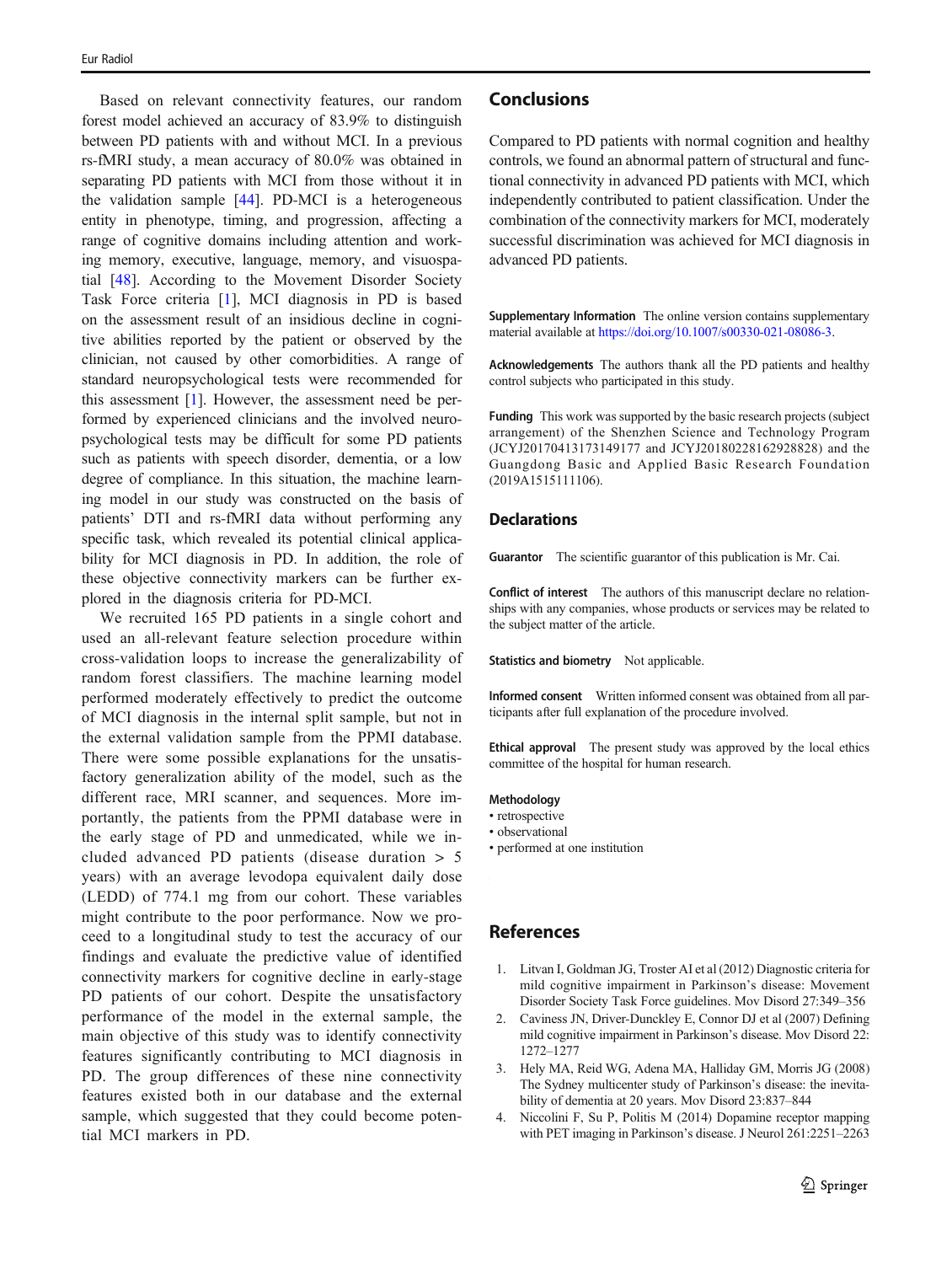- <span id="page-9-0"></span>5. Fan Z, Aman Y, Ahmed I et al (2015) Influence of microglial activation on neuronal function in Alzheimer's and Parkinson's disease dementia. Alzheimers Dement 11:608–621
- 6. González-Redondo R, García-García D, Clavero P et al (2014) Grey matter hypometabolism and atrophy in Parkinson's disease with cognitive impairment: a two-step process. Brain 137:2356– 2367
- 7. Wu L, Liu FT, Ge JJ et al (2018) Clinical characteristics of cognitive impairment in patients with Parkinson's disease and its related pattern in 18 F-FDG PET imaging. Hum Brain Mapp 39:4652– 4662
- 8. Uchida Y, Kan H, Sakurai K et al (2019) Voxel-based quantitative susceptibility mapping in Parkinson's disease with mild cognitive impairment. Mov Disord 34:1164–1173
- 9. Mak E, Su L, Williams GB et al (2015) Baseline and longitudinal grey matter changes in newly diagnosed Parkinson's disease: ICICLE-PD study. Brain 138:2974–2986
- 10. Pereira JB, Aarsland D, Ginestet CE et al (2015) Aberrant cerebral network topology and mild cognitive impairment in early Parkinson's disease. Hum Brain Mapp 36:2980–2995
- 11. Yildiz D, Erer S, Zarifoğlu M et al (2015) Impaired cognitive performance and hippocampal atrophy in Parkinson disease. Turk J Med Sci 45:1173–1177
- 12. Wang N, Zhang L, Yang H, Luo X, Fan G (2019) Do multiple system atrophy and Parkinson's disease show distinct patterns of volumetric alterations across hippocampal subfields? An exploratory study. Eur Radiol 29:4948–4956
- 13. Agosta F, Canu E, Stefanova E et al (2014) Mild cognitive impairment in Parkinson's disease is associated with a distributed pattern of brain white matter damage. Hum Brain Mapp 35:1921–1929
- 14. Bledsoe IO, Stebbins GT, Merkitch D, Goldman JG (2018) White matter abnormalities in the corpus callosum with cognitive impairment in Parkinson disease. Neurology 91:e2244–e2255
- 15. Seibert TM, Murphy EA, Kaestner EJ, Brewer JB (2012) Interregional correlations in Parkinson disease and Parkinsonrelated dementia with resting functional MR imaging. Radiology 263:226–234
- 16. Olde Dubbelink KT, Schoonheim MM, Deijen JB, Twisk JW, Barkhof F, Berendse HW (2014) Functional connectivity and cognitive decline over 3 years in Parkinson disease. Neurology 83: 2046–2053
- 17. Baggio HC, Segura B, Sala-Llonch R et al (2015) Cognitive impairment and resting-state network connectivity in Parkinson's disease. Hum Brain Mapp 36:199–212
- 18. Aracil-Bolaños I, Sampedro F, Marín-Lahoz J et al (2019) A divergent breakdown of neurocognitive networks in Parkinson's disease mild cognitive impairment. Hum Brain Mapp 40:3233–3242
- 19. Fiorenzato E, Strafella AP, Kim J et al (2019) Dynamic functional connectivity changes associated with dementia in Parkinson's disease. Brain 142:2860–2872
- 20. Wang W, Mei M, Gao Y et al (2020) Changes of brain structural network connection in Parkinson's disease patients with mild cognitive dysfunction: a study based on diffusion tensor imaging. J Neurol 267:933–943
- 21. Jones DK (2008) Studying connections in the living human brain with diffusion MRI. Cortex 44:936–952
- 22. Lowe MJ, Dzemidzic M, Lurito JT, Mathews VP, Phillips MD (2000) Correlations in low-frequency BOLD fluctuations reflect cortico-cortical connections. Neuroimage 12:582–587
- 23. Fan L, Li H, Zhuo J et al (2016) The human Brainnetome Atlas: a new brain atlas based on connectional architecture. Cereb Cortex 26:3508–3526
- 24. Hughes AJ, Daniel SE, Kilford L, Lees AJ (1992) Accuracy of clinical diagnosis of idiopathic Parkinson's disease: a clinicopathological study of 100 cases. J Neurol Neurosurg Psychiatry 55:181–184
- 25. Cui Z, Zhong S, Xu P, He Y, Gong G (2013) PANDA: a pipeline toolbox for analyzing brain diffusion images. Front Hum Neurosci 7:42
- 26. Jenkinson M, Beckmann CF, Behrens TE, Woolrich MW, Smith SM (2012) FSL. Neuroimage 62:782–790
- 27. Beckmann CF, Smith SM (2004) Probabilistic independent component analysis for functional magnetic resonance imaging. IEEE Trans Med Imaging 23:137–152
- 28. Griffanti L, Salimi-Khorshidi G, Beckmann CF et al (2014) ICAbased artefact removal and accelerated fMRI acquisition for improved resting state network imaging. Neuroimage 95:232–247
- 29. Salimi-Khorshidi G, Douaud G, Beckmann CF, Glasser MF, Griffanti L, Smith SM (2014) Automatic denoising of functional MRI data: combining independent component analysis and hierarchical fusion of classifiers. Neuroimage 90:449–468
- 30. Lin H, Cai X, Zhang D, Liu J, Na P, Li W (2020) Functional connectivity markers of depression in advanced Parkinson's disease. Neuroimage Clin 25:102130
- 31. Lin H, Na P, Zhang D, Liu J, Cai X, Li W (2020) Brain connectivity markers for the identification of effective contacts in subthalamic nucleus deep brain stimulation. Hum Brain Mapp 41:2028–2036
- 32. Benjamini Y, Hochberg Y (1995) Controlling the false discovery rate: a practical and powerful approach to multiple testing. J R Stat Soc B Methodol 57:289–300
- 33. Aarsland D, Kurz MW (2010) The epidemiology of dementia associated with Parkinson disease. J Neurol Sci 289:18–22
- 34. Delgado-Alvarado M, Gago B, Navalpotro-Gomez I, Jiménez-Urbieta H, Rodriguez-Oroz MC (2016) Biomarkers for dementia and mild cognitive impairment in Parkinson's disease. Mov Disord 31:861–881
- 35. Aarsland D, Creese B, Politis M et al (2017) Cognitive decline in Parkinson disease. Nat Rev Neurol 13:217–231
- 36. Kato T, Inui Y, Nakamura A, Ito K (2016) Brain fluorodeoxyglucose (FDG) PET in dementia. Ageing Res Rev 30:73–84
- 37. Gomperts SN, Locascio JJ, Makaretz SJ et al (2016) Tau positron emission tomographic imaging in the Lewy body diseases. JAMA Neurol 73:1334–1341
- 38. Ibarretxe-Bilbao N, Zarei M, Junque C et al (2011) Dysfunctions of cerebral networks precede recognition memory deficits in early Parkinson's disease. Neuroimage 57:589–597
- 39. Mohan A, Roberto AJ, Mohan A et al (2016) The significance of the default mode network (DMN) in neurological and neuropsychiatric disorders: a review. Yale J Biol Med 89:49–57
- Tessitore A, Esposito F, Vitale C et al (2012) Default-mode network connectivity in cognitively unimpaired patients with Parkinson disease. Neurology 79:2226–2232
- 41. Hou Y, Yang J, Luo C et al (2016) Dysfunction of the default mode network in drug-naïve Parkinson's disease with mild cognitive impairments: a resting-state fMRI study. Front Aging Neurosci 8:247
- 42. Craig AD (2009) How do you feel–now? The anterior insula and human awareness. Nat Rev Neurosci 10:59–70
- 43. Menon V, Gallardo G, Pinsk MA et al (2020) Microstructural organization of human insula is linked to its macrofunctional circuitry and predicts cognitive control. Elife 9:e53470
- 44. Abós A, Baggio HC, Segura B et al (2017) Discriminating cognitive status in Parkinson's disease through functional connectomics and machine learning. Sci Rep 7:45347
- 45. Fathy YY, Hepp DH, de Jong FJ et al (2020) Anterior insular network disconnection and cognitive impairment in Parkinson's disease. Neuroimage Clin 28:102364
- 46. Christopher L, Marras C, Duff-Canning S et al (2014) Combined insular and striatal dopamine dysfunction are associated with executive deficits in Parkinson's disease with mild cognitive impairment. Brain 137:565–575